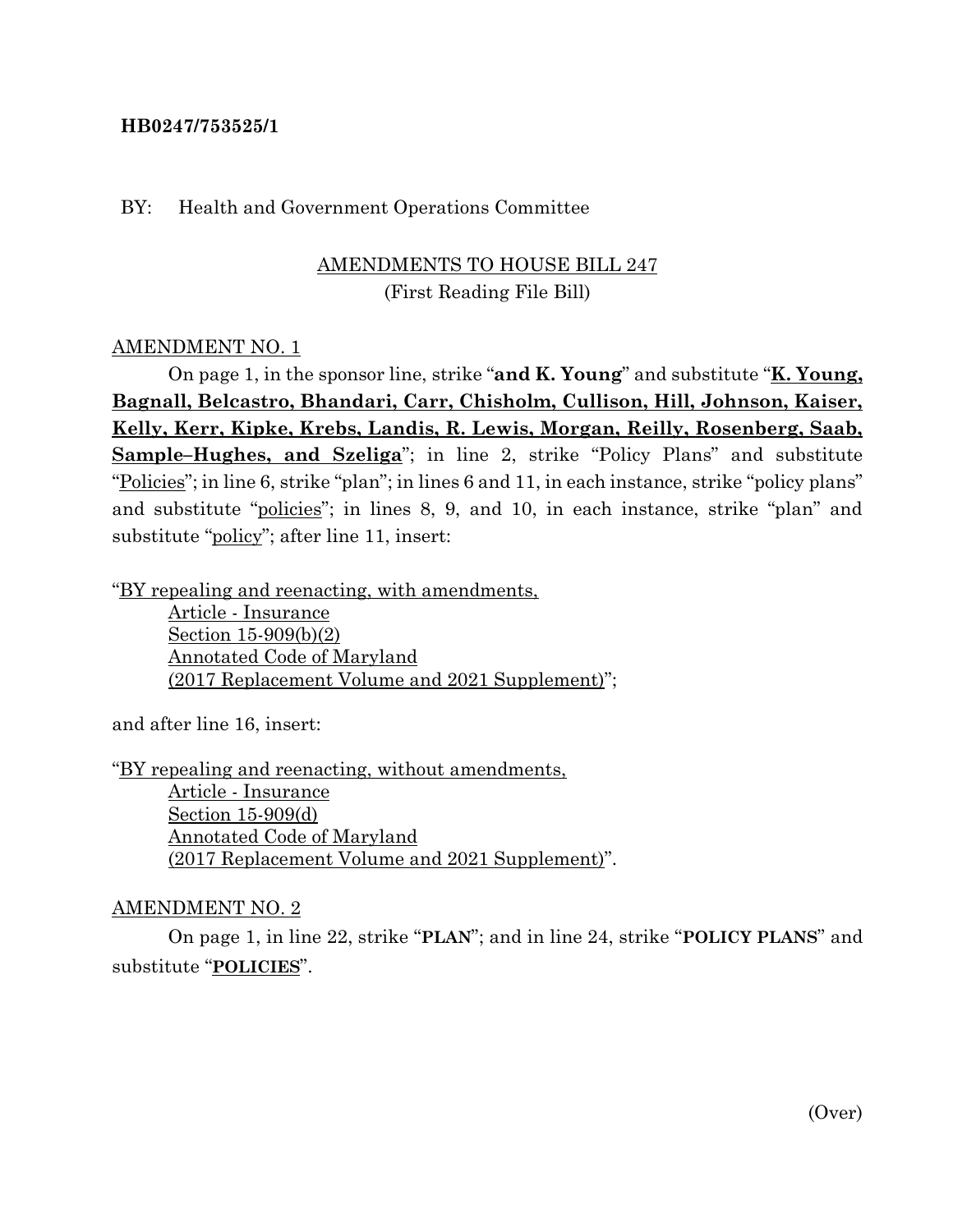### **HB0247/753525/01 Health and Government Operations Committee Amendments to HB 247 Page 2 of 3**

On page 2, in lines 12, 16, and 21, in each instance, strike "**PLAN**"; in line 17, strike "**PLAN**" and substitute "**POLICY**"; in lines 24 and 25, strike "**POLICY PLANS**" and substitute "**POLICIES**".

### AMENDMENT NO. 3

On page 1, after line 20, insert:

"(b) (2) Notwithstanding **[**paragraph**] PARAGRAPHS** (1)(ii) **OR (6)(III)2** of this subsection, a carrier may include in a Medicare supplement policy a provision that complies with subsection (d) of this section.";

in line 21, strike "(b)"; and in the same line, after "**(I)**" insert "**THIS PARAGRAPH APPLIES ONLY ON AND AFTER JULY 1, 2023.**

 $(\mathbf{II})^n$ .

#### AMENDMENT NO. 4

On page 2, strike in their entirety lines 1 through 11, inclusive, and substitute:

# "**(III) 1. FOR PURPOSES OF THIS PARAGRAPH, A MEDICARE SUPPLEMENT POLICY HAS EQUAL OR LESSER BENEFITS UNLESS:**

# **A. IT CONTAINS ONE OR MORE SIGNIFICANT BENEFITS NOT INCLUDED IN THE MEDICARE SUPPLEMENT POLICY BEING REPLACED; OR**

**B. IT CONTAINS THE SAME SIGNIFICANT BENEFITS INCLUDED IN THE MEDICARE SUPPLEMENT POLICY BEING REPLACED BUT IT REDUCES THE COST–SHARING RESPONSIBILITIES OF THE ENROLLEE FOR THE BENEFITS.**